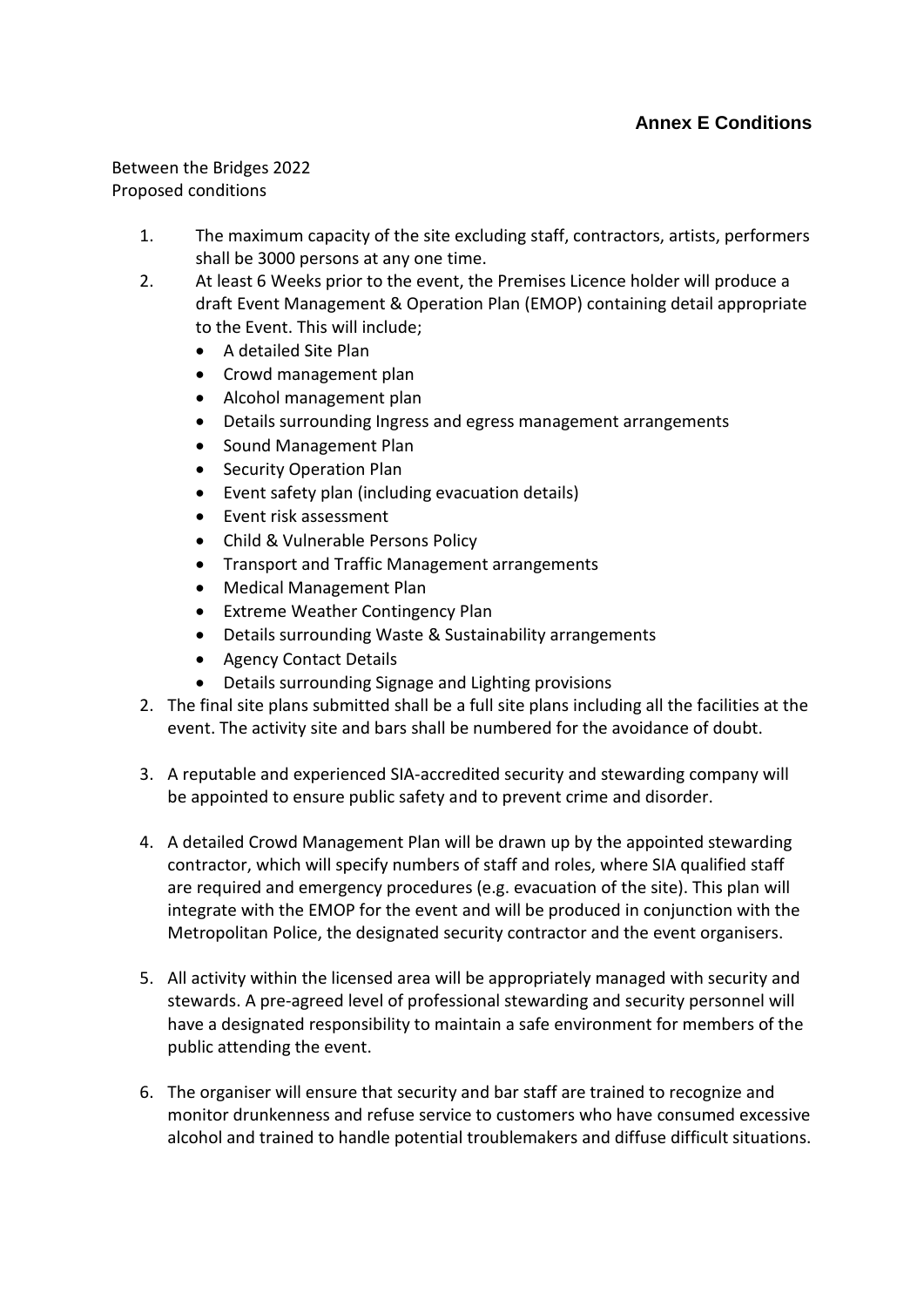- 7. The organiser will encourage vigilance among staff to supervise customers in all parts of the premises and will employ sufficient staff to manage the number of people waiting to be served in any bar areas.
- 8. Event security and stewarding will be briefed to be vigilant and identify suspicious behaviour and take appropriate action to assist in the prevention of theft and robbery and the prevention of crime and disorder within the premises.
- 9. The organiser will use screening on the entry points to the event to exercise the right to refuse entry to any unauthorized or disorderly person.
- 10. To ensure security and integrity of the site, a level of search as pre-agreed with the responsible authorities prior to the event, shall be instigated.
- 11. Pedestrian flow rates and queues shall be monitored throughout ingress to establish attendance.
- 12. Security and stewards will ensure that emergency vehicle access to the site is maintained at all times.
- 13. Security and stewards will be on duty from the beginning of the site build until the completion of the site breakdown. Numbers will be agreed with Licensing Authority.
- 14. The organisers, in conjunction with the Metropolitan Police and the appointed security and stewarding contractor will put in place such plans as necessary to control the ingress and egress of the large volume of persons attending the event. This will include a highly visible security and stewarding. They will develop a plan to prevent and respond to antisocial behaviour caused by visitors to the event and undertake to commit the required resources to implement it.
- 15. The bars on site shall have a dedicated bar manager or supervisor and team who shall be conversant with the requirements and responsibilities for the sale of alcohol and shall be given written designation of their responsibilities.
- 16. The dedicated bar manager or supervisor for the bars shall directly brief, instruct, monitor and support their staff in ensuring the requirements of the Licensing Act 2003 are adhered to at all times.
- 17. Any mobile dispensing servers (MDS) will be accompanied by persons not involved directly in serving alcohol. These persons ('shepherds') will be responsible, jointly with the sellers and security personnel, for ensuing that mobile units comply with the Challenge 25 policy used on site, including preventing proxy sales; and for the prevention of sales to intoxicated customers.
- 18. The Designated Premises Supervisor shall close bars serving alcohol in the event of any serious breach of the licensing objectives or if so requested by an authorised licensing officer.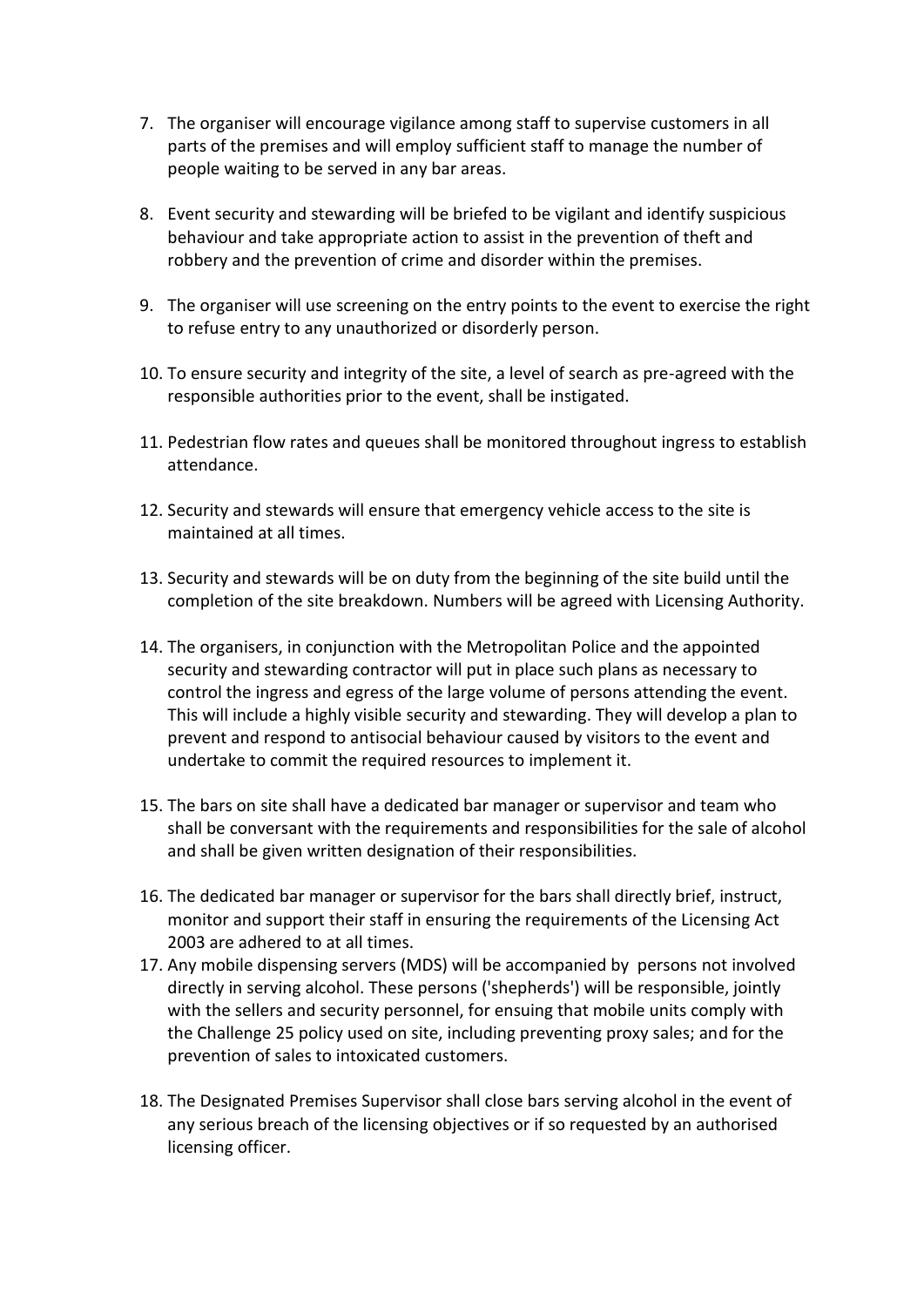- 19. There shall be no drinks promotions, i.e. two for the price of one.
- 20. In the event of on sales, members of the public will be prevented from removing all open vessels of alcohol from the event site by stewards at the event exit points. Bins will be placed at these locations to allow the disposal of any open containers.
- 21. The organisers are committed to the responsible and legal sale of alcohol and do not tolerate provision of alcohol to children. The contracted bar operator is required to make an undertaking to enforce the Challenge 25 policy for all sales of alcohol, requiring approved photographic ID. The security and event team will maintain vigilance for instances whereby alcohol is purchased by adults for supply to children and this criminal activity will be considered grounds for ejection. The promoters will facilitate and support licensing inspections if appropriate.
- 22. The Dedicated bar Manager or Supervisor shall ensure that nobody under the age of 18 is employed to sell alcohol.
- 23. Sale of glass bottles for example for wine, Prosecco and Champagne etc will be permitted within the event boundary. No glass will be permitted to be removed from the event by patrons and there will be regular clearing of any glass bottles from the public area. Sale of alcohol will not be in open topped glass vessels.
- 24. Off Sales will only take place from the single bar located closest to Hungerford Bridge. This bar is outward facing to the general public. This bar will be closely monitored by a dedicated Bar Manager and will also closely monitored by Security. No alcoholic drinks from this bar will be sold in open topped glass vessels.
- 25. Entry is via ticket holder only. Control and management of the capacity shall be agreed in advance with the licensing authority and police licensing. Public entrance point shall be monitored and ingress and egress shall be controlled by clickers that will be recorded and produced for inspection upon request by any of the responsible authorities.
- 26. The Applicant, Head of Security and Event Safety Officer shall make themselves fully conversant with the current Health and Safety industry guidance.
- 27. The Applicant shall ensure that all promoters, contractors and other personal involved with the event are made aware of any condition contained within the licence and attached conditions that will affect their involvement in the event.
- 28. All event activity will make provision for the management of access and egress to the site considering the maximum Licenced specified capacity.
- 29. Provision will be made to allow communication of emergency procedures and issues relating to the health, safety and welfare of the people within the venue. This will be done through signage and by event staff.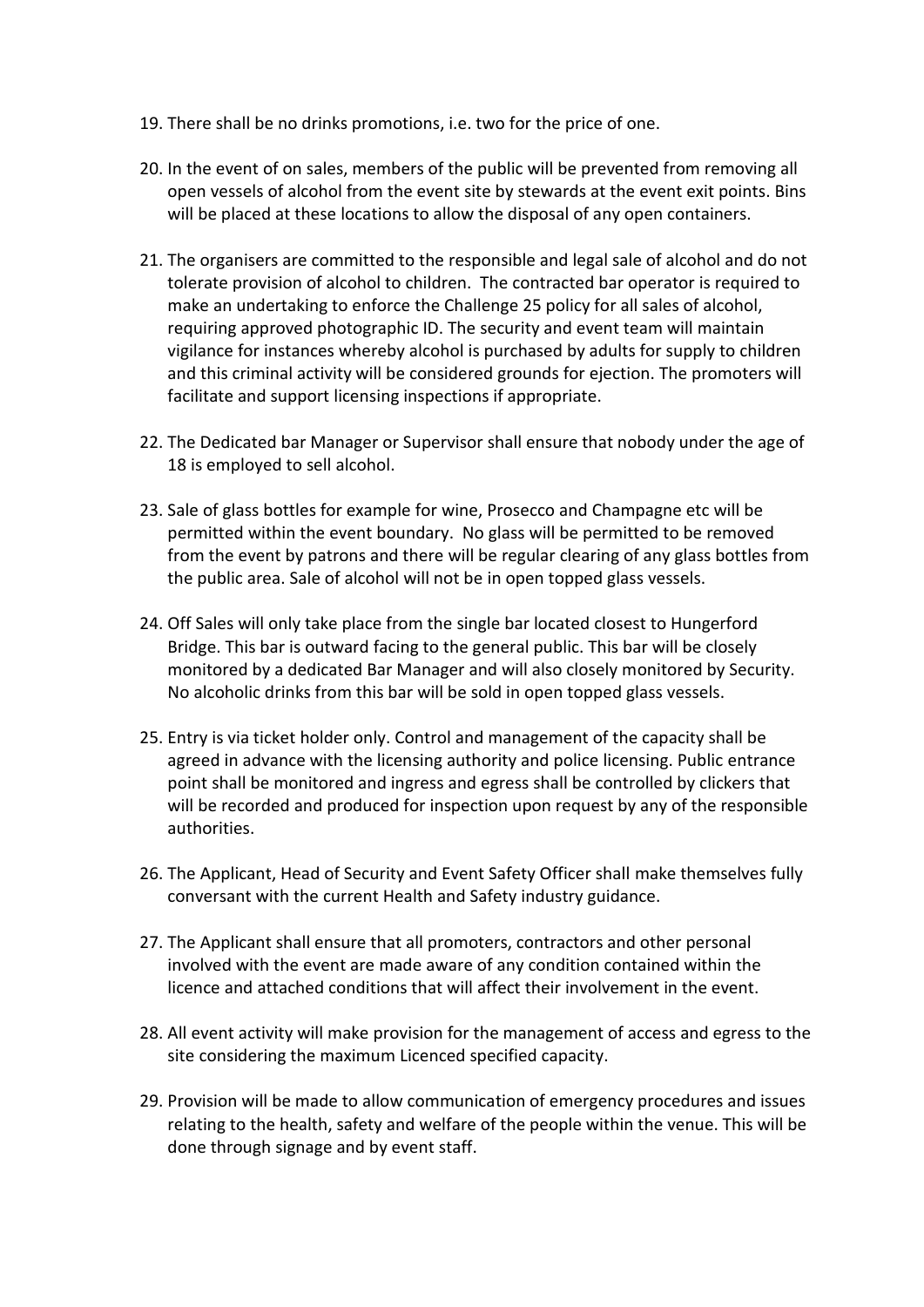- 30. All temporary structures will be lit internally and adequate temporary public lighting will be present on the site when necessary.
- 31. Suitable and sufficient lighting shall be provided to the event site especially as it is getting dark, such that all health and safety information and notice signage can be easily seen and read and at the close of the event, to enable visitors to leave the site safely.
- 32. The organiser will carry out an analysis of sanitary provision needs for the event using current industry guidance as a basis for determining that provision required. Suitable and sufficient sanitary provision shall then be provided.
- 33. All emergency exits, toilets and first aid posts shall be clearly indicated, such that it is visible from all parts of the licensed area.
- 34. In the unlikely event that the event has to stop, which may be temporary whilst a problem is resolved or the first step in an evacuation of the site either due to crowd related issues, or structural collapse, off site events, extreme weather conditions or the direction of the Metropolitan Police, Fire Brigade or safety officer, the Applicant shall ensure that all concerned know what their role is in any scenario and that the plans can be affected immediately.
- 35. The contact details of all key contacts of the organiser's management team shall be provided to all responsible authorities at least two weeks before the event.
- 36. There must be a clear framework of information flow procedure to enable the right people to receive the correct information.
- 37. In the event of an emergency, the PA system will be used to broadcast announcements. In the event of either the PA system
- 38. or the power supply failing, there will be loud hailers available
- 39. The event site shall be cleared of all vehicles before the public are allowed on site until 30 minutes after the site is cleared of all event-goers.
- 40. Should it become absolutely necessary for a vehicle to move or be moved either for emergency or serious public health hazards, the vehicle shall be escorted at all times on to, or off the site and going at speed of not more than 5mph.
- 41. The Premises Licence holder will produce:
	- event risk assessment / fire risk assessment
	- schedule of temporary structures including wind calculations
	- application for section 30 (if structures are applicable)
	- questionnaire and inspection schedule for food traders
	- rules for site contractors.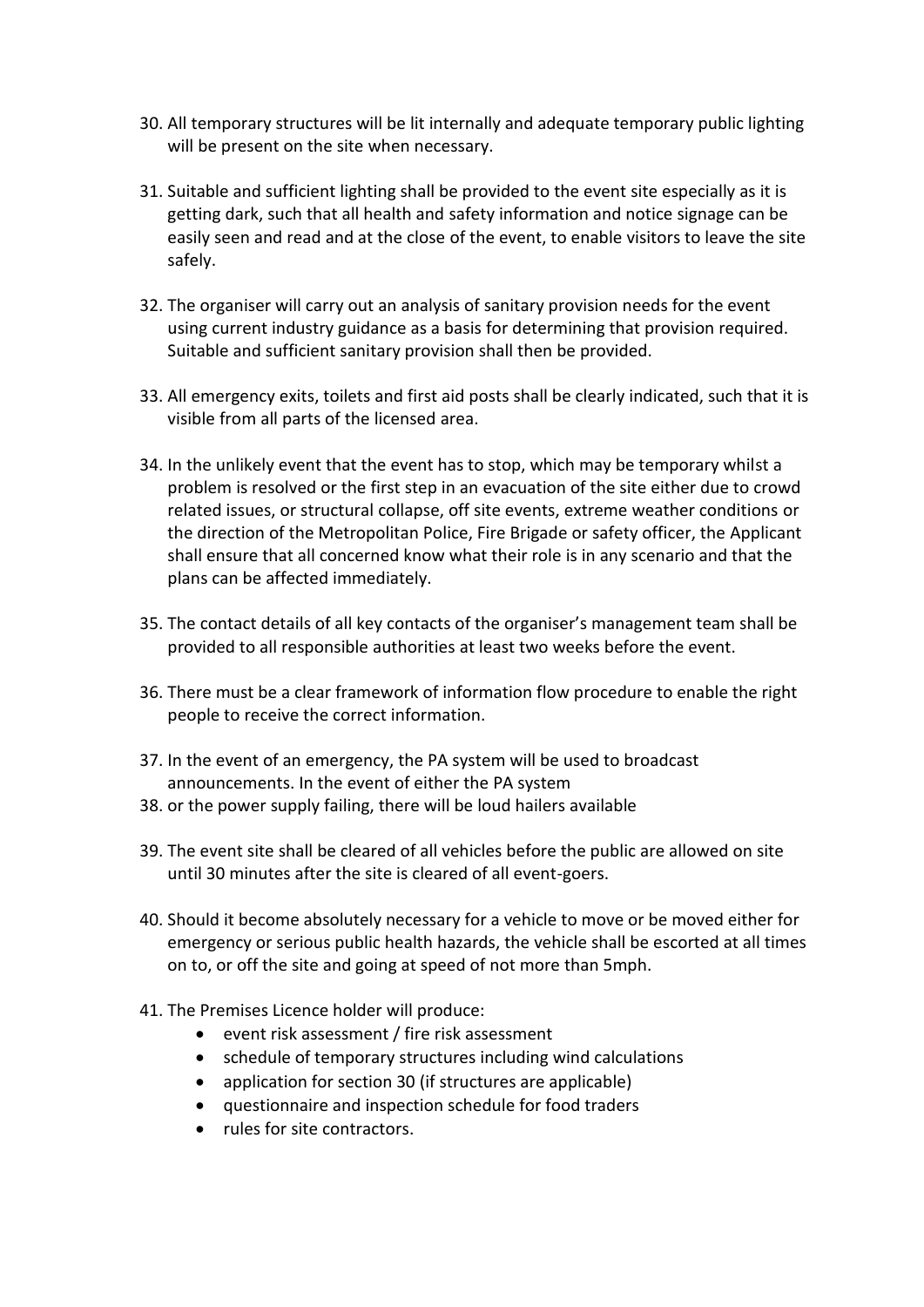- 42. RVPs shall be identified on any site plan(s) before the event. Should these change in any way or form, the facts should be made known to the first aid providers, head of security, safety officer and the plan(s) amended accordingly.
- 43. All concession caterers must have suitable firefighting equipment, suitable hand washing facilities and sanitary facilities for staff.
- 44. All bars shall be fitted with fire extinguishers. Employees are only to operate the extinguisher if they consider that it is safe to do so and have been trained.
- 45. LPG cylinders shall only be used by the concessions and managed on a basis of one cylinder in use per appliance plus one spare. All other cylinders shall be stored in agreed cylinder store at strategic points on site. The Safety Officer shall ensure that the stores are clearly marked on the site plans in the Event Control Room and that they are monitored at all times for correct use. The store shall be clearly signed with "flammable gas" and "no smoking" signs. Suitable and sufficient firefighting equipment shall be sited nearby.
- 46. All gas installations shall have current Gas Safe compliance certificates, copies of which shall be provided to the Safety Officer and shall be produced on request by authorised officers. There shall be adequate fire separation between units of approximately 1.5m to prevent fire spread. Routes for fire appliances shall have a road width of not less than 3.7m clear and at gates of not less than 3.1m and clear height of not less than 3.7m. Routes provided for fire appliances should be such that no part of the event where firefighting may be required is greater than 50m from a fire lane or existing suitable thoroughfare. These are to be clearly signed and marked on the final site plan. Existing suitable thoroughfare are to be clearly signed and marked on the site plan.The appropriate type and number of firefighting equipment shall be provided throughout the site. Locations and numbers will be specified in the Event Management Plan.
- 47. The Safety Officer will conduct a site inspection prior to opening on day of the event.
- 48. Stage/Tents/Temporary Demountable Structures all built structures shall have a completion certificate issued by a competent person from the supplying company and provided to the Safety Officer. All tents shall be supplied with the appropriate fire retardancy certificate.
- 49. Pit barriers these shall have ratings of at least 5kN/M2 and shall be used in areas of high crowd density such as front of stage and around structures in close proximity to the stage.
- 50. All temporary electrical supplies, including all generators, distribution cabling and end connection for the arena shall be
- 51. installed by specialist contractors in accordance to BS7909, fitted with RDC or RCBO protection where necessary and suitably earthed in accordance with the site plan and power specifications.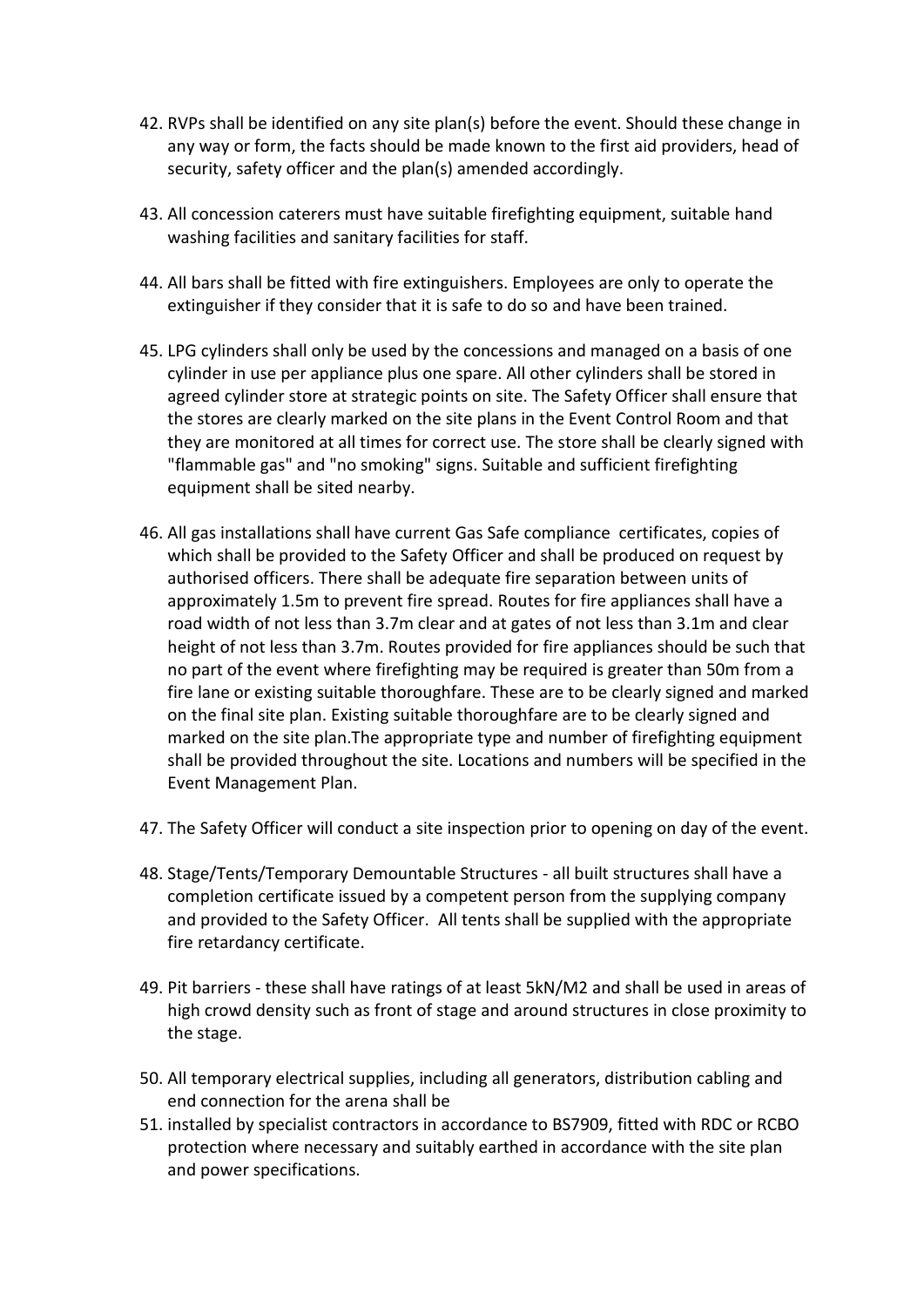- 52. No petrol generators are allowed on site.
- 53. All portable electrical equipment and temporary installations associated with all work shall be protected by a Residual Current Device (RCD) and suitably earthed.
- 54. All electrical equipment must be isolated when not in use.
- 55. All portable electrical equipment brought on site must be subject to the appropriate Portable Appliance Testing (PAT) and records of these kept on site and available for inspection if required by authorised officers.
- 56. All temporary electrical works must have an appropriate electrical sign off certificate issued at the time of works to the safety officer and be available for inspection if required by authorised officers.
- 57. The local authority shall be informed of the intended use of pyrotechnics in advance. This shall be in form of written notification and should contain details of quantity, effect type, drawing or set plans showing the positions of each effect. A demonstration may be requested for any unfamiliar effects or if there are any concerns.
- 58. All medical provision planning shall take into consideration the likelihood of a major incident and shall delegate powers to the statutory identified body for such major incident, e.g. the Police and the London Ambulance Service.
- 59. The Applicant shall carry out a suitable and sufficient risk assessment, as well as use current industry guidance to determine the level of first aid provision for the event.
- 60. It shall be the duty of the Applicant to ensure that all those providing medical care on site are registered with their respective professional bodies and/or organisations and that this registration is current for the duration of their presence at the event site.
- 61. A record shall be made and kept of anybody that receives first aid on site. These records shall be retained by the PLH for at least 12 months following the event.
- 62. The organisers undertake to provide cleaning services to remove litter and waste, to apply appropriate protocols to control spillage or other contamination and to respect the natural and built environment of the site.
- 63. The Applicant shall ensure that sufficient, suitable and adequate purpose-built refuse receptacles are provided to the site for the
- 64. duration of the event.
- 65. The Applicant shall ensure that cleaning teams are deployed where necessary, prior to, during and after the event, both within the event site, the wider park and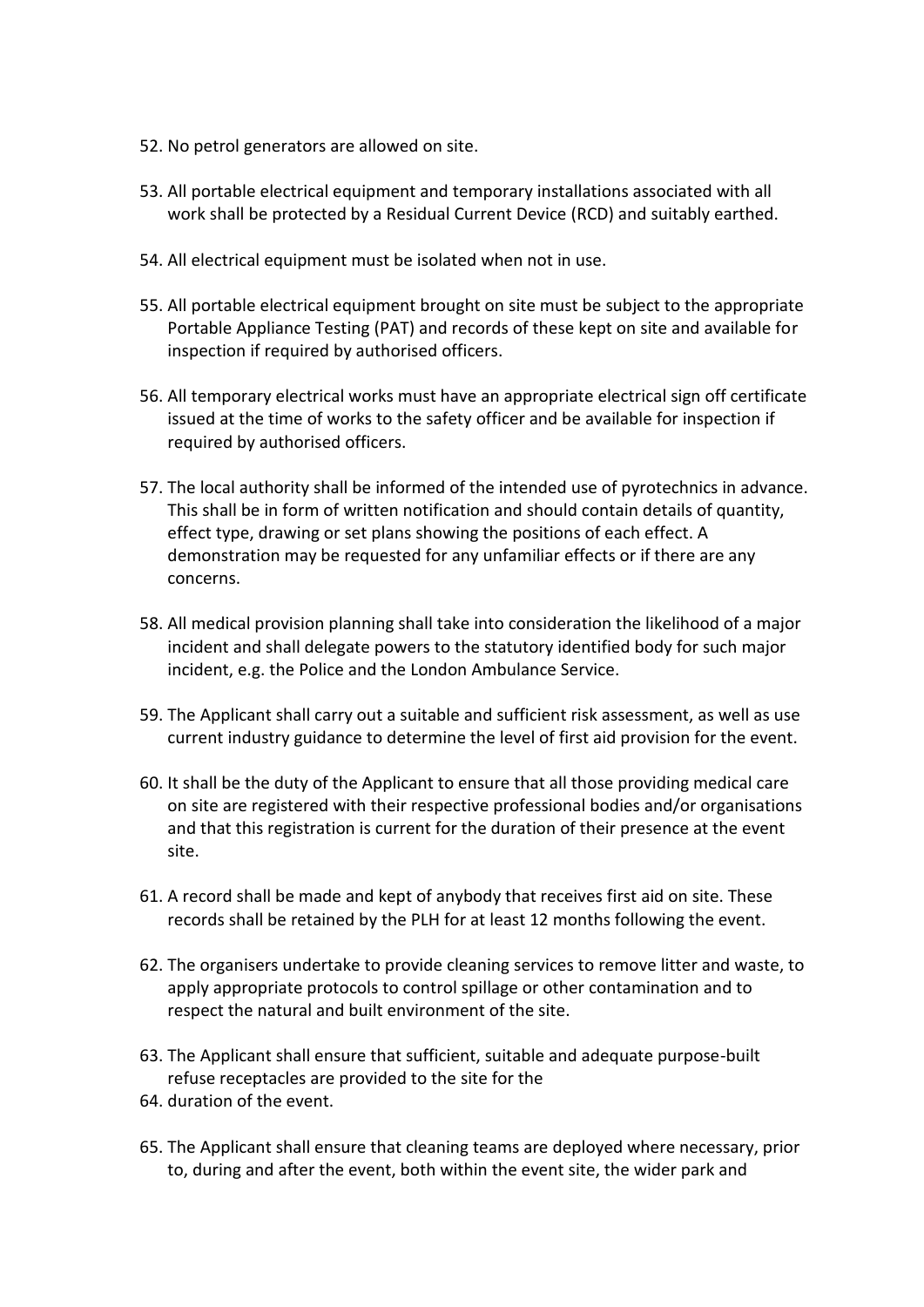neighbouring streets and roads as specified in the Waste and Sustainability Management Plan.

- 66. The Applicant shall ensure that where necessary during the night, the waste management company deploy cleaning teams to clean the site and ensure that all waste is removed from site either by the next opening time or after breakdown.
- 67. A suitable and sufficient risk assessment shall be carried out to determine the adequate level of waste infrastructure to be
- 68. provided at the event, which may include yard skips, bins RCV waste trucks.
- 69. The Applicant shall ensure that waste management operatives litter pick and remove all waste and infrastructures and ensure that all waste equipment is removed from site.
- 70. All grey waste water toilet effluent shall be the responsibility of the organiser and arrangement shall be sought to ensure the correct transfer and disposal away from site.
- 71. The final sound management plan must be submitted for approval by the licensing Authority a minimum of two weeks prior to the first event date. The noise consultant shall liaise between all parties including PLH, organiser, sound engineers and sound equipment suppliers, Environmental Health and the Licensing Authority on all matters relating to the noise control prior to the event.
- 72. The organiser will employ the services of a qualified noise consultant. The noise consultant will produce a Sound Management Plan that will detail measures that should be put in place to manage music noise on site and minimise disruption to local residents. The plan will include, but not be limited to, the following information: The music noise limits / the monitoring locations / music noise times and duration / sound checks and rehearsal times and durations, including atypical events / noise control procedures and music noise levels monitoring methodology / complaints monitoring and action / compliance reporting.
- 73. There shall be unrestricted access to relevant areas for local authority officials for the purpose of sound level measurements, communication with the noise consultant and sound engineers and monitoring licence conditions.
- 74. Prior to the event, a sound propagation test will take place. The exact times for this will be agreed with Lambeth Licensing Officials in advance. The purpose of this test is to set appropriate control limits at the mixer position. The sound system shall be configured and operated in a similar manner as intended for the event. The sound source used for the test shall be similar in character to the music likely to be played at the event.
- 75. The licensee shall ensure that the promoter, sound equipment suppliers and all individual sound engineers are informed of the sound control limits and that any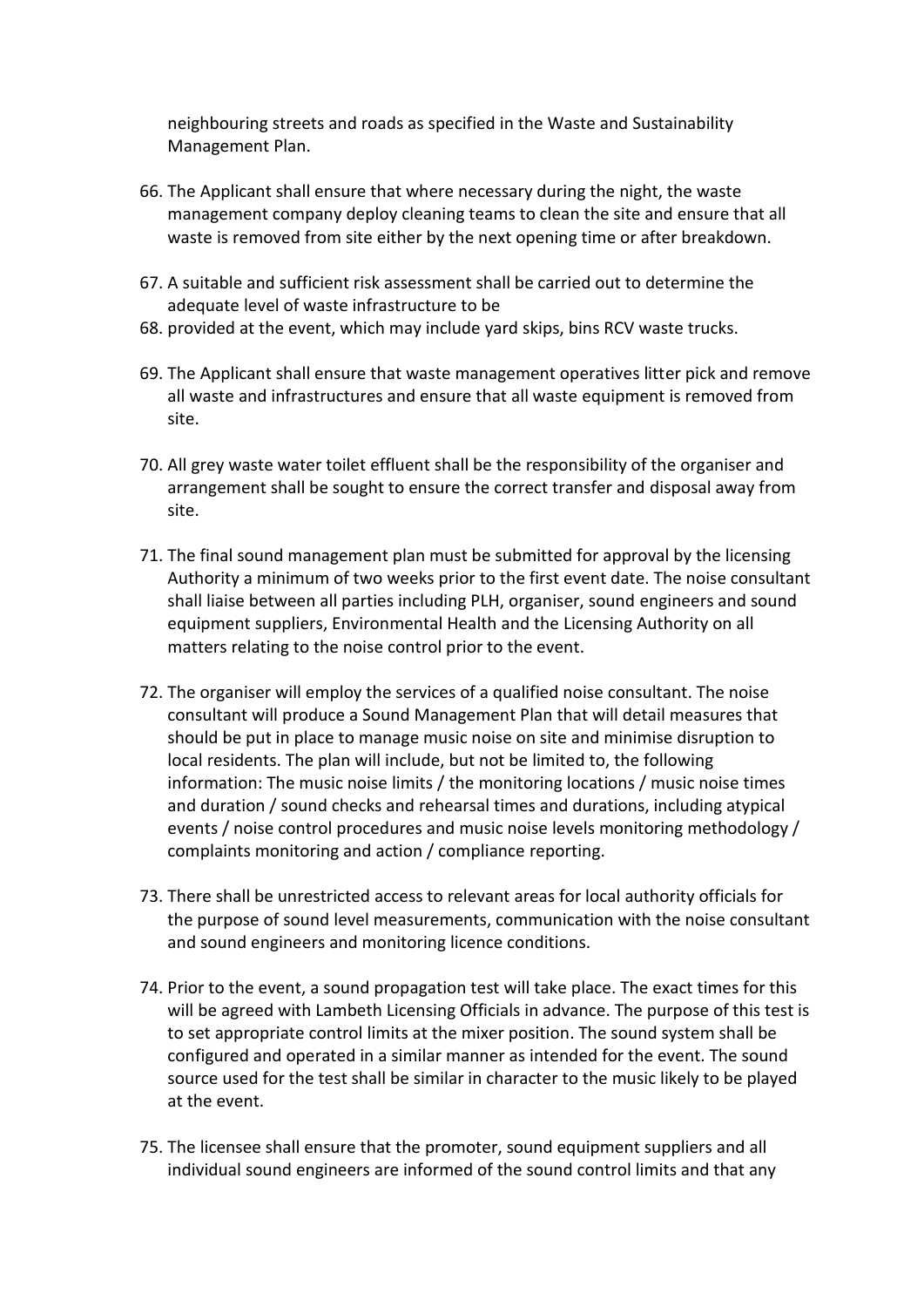instructions from the noise consultant regarding noise levels shall be implemented. The noise consultant shall monitor noise levels at mixer desk positions and advise sound engineers to ensure agreed limits are not broken, where possible.

- 76. The Applicant shall contact the building management companies for all residential properties in the immediate area, in order to notify them of the event, including details of the event timings and community hotline number, The community hotline number will also be on display around the perimeter of the premises during the event.
- 77. Noisy construction works audible beyond the site boundary shall be undertaken during the hours of 08:00 - 20:00 any works outside of these hours must be agreed with Lambeth Licensing and Environmental Health (Public Protection). If works or operations are agreed outside of the above hours a contact telephone number must be provided for the person in charge of these operations. All efforts should be made to prevent or reduce light pollution, especially to residential properties in the vicinity.
- 78. All site deliveries and collections shall be undertaken with due care, attention and diligently to minimise disturbance to residents and noise sensitive premises within the vicinity. Details of any complaints received through the noise hotline shall be recorded and be made available to responsible authorities if requested. Complaints logged by residents or businesses in respect of noise and other issues shall be addressed within 24 hours and kept on record for at least 12 months following the event.
- 79. The organisers will implement a Child and Vulnerable Persons Policy which will include provisions if a child or vulnerable person is found or reported missing. This will include liaison at the planning stages with the Police to ensure the correct questions are asked at the outset by event staff should details of the missing person need to be escalated to the Police. Any person under the age of 18 years, found within the boundaries of the licensable areas to be in possession of alcohol or deemed to be intoxicated shall be escorted by Security Staff to a "safe waiting area". His or her parents/responsible adult will be contacted to collect such a person and remove him/her from the event. All Staff working with children will be DBS checked.
- 80. A Challenge 25 policy shall be used throughout the site.
- 81. Age restrictions may apply to each event day, the age restrictions for each event day will be agreed in advance with the Licensing Authority and will be contained within the EMOP each year.
- 82. Different events or activities in certain venues on site may have separate age restrictions - access to these venues will also be controlled by Security to ensure relevant age limits are respected. If some activities do have age restrictions, this will be advertised in publicity or at point of entry. These events or activities will be agreed by Licensing Authority and will be contained in the EMOP. There will be no